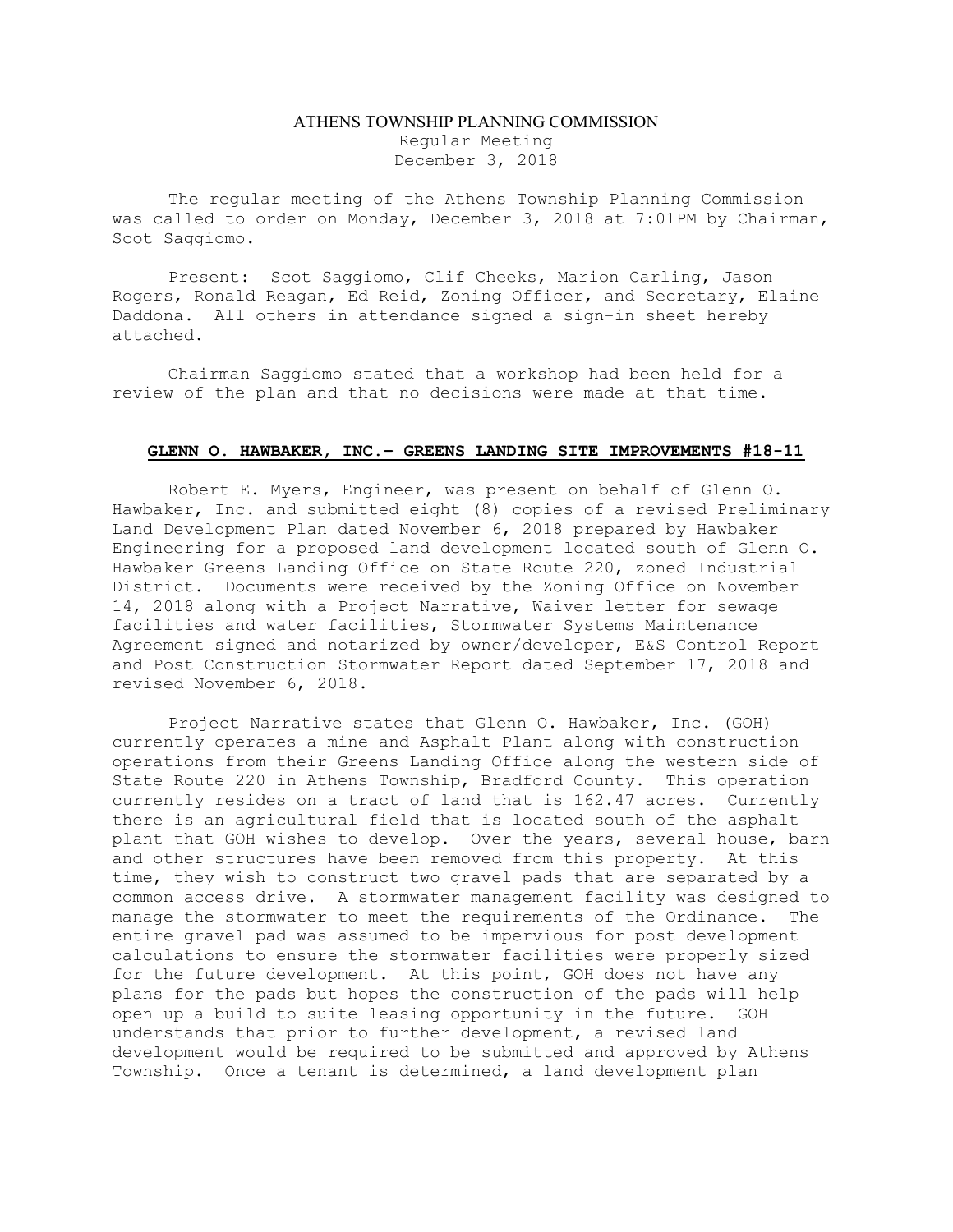Page 2 ATHENS TWP. PLANNING COMM'N December 3, 2018

depicting the structure, pavement, sidewalks, parking, setbacks, etc. that meet the requirements of the Ordinances.

William (Skip) Schneider, Township Engineer, was unable to attend this meeting but submitted a review letter dated November 14, 2018 a copy of which is hereto included for reference.

Check #008138 from Hawbaker Engineering, LLC dated September 18, 2018 (receipt dated October 23, 2018) in the amount of Five Hundred and no/100 (\$500.00) Dollars was received by the Zoning Office on September 21, 2018 for the filing fee, along with Check #008137 in the amount of One Thousand Five Hundred (\$1,500.00) Dollars for the Engineer review fee, and Check #008141 for Twenty-five (\$25.00) Dollars made payable to the Bradford County Treasurer for the County review fee.

 Motion by Clif Cheeks to review the land development for Preliminary Plan approval, second by Marion Carling and motion unanimously carried. A checklist was completed and there were no deficiencies. COMMENT to review of Township Engineer: #1, #2 and #3 are not required as a deficiency.

 Motion by Clif Cheeks to recommend approval of the Preliminary Land Development to the Supervisors at their meeting to be held on December 19, 2018 at 6:00PM, second by Marion Carling and motion unanimously carried.

## JEANETTE H. MINARD #18-12

 Christopher Oleniacz, Project Manager, of JHA Companies presented (8) copies of a Preliminary/Final plan dated November 7, 2018 for a two-lot subdivision, Parcel "A" of lands of Jeanette H. Minard, to become part and parcel to lands of Blaine Elsbree located on Meadowlark Drive containing 64.88 acres, zoned Woodland Conservation. Documents were received by the Zoning Office on November 9, 2018 along with an Application for review, notarized Power of Attorney from Jeanette H. Minard to JHA Companies dated November 2, 2018, an Application Review Checklist, Project Narrative, and Waiver request for the size of the proposed parcel.

 Project Narrative states the this project consists of a proposed parcel of land consisting of 64.88 acres of land being subdivided from a parcel of land owned by Jeanette H. Minard, Bradford County Tax Map ID No. 9-20-104. The proposed parcel consists of a wooded hillside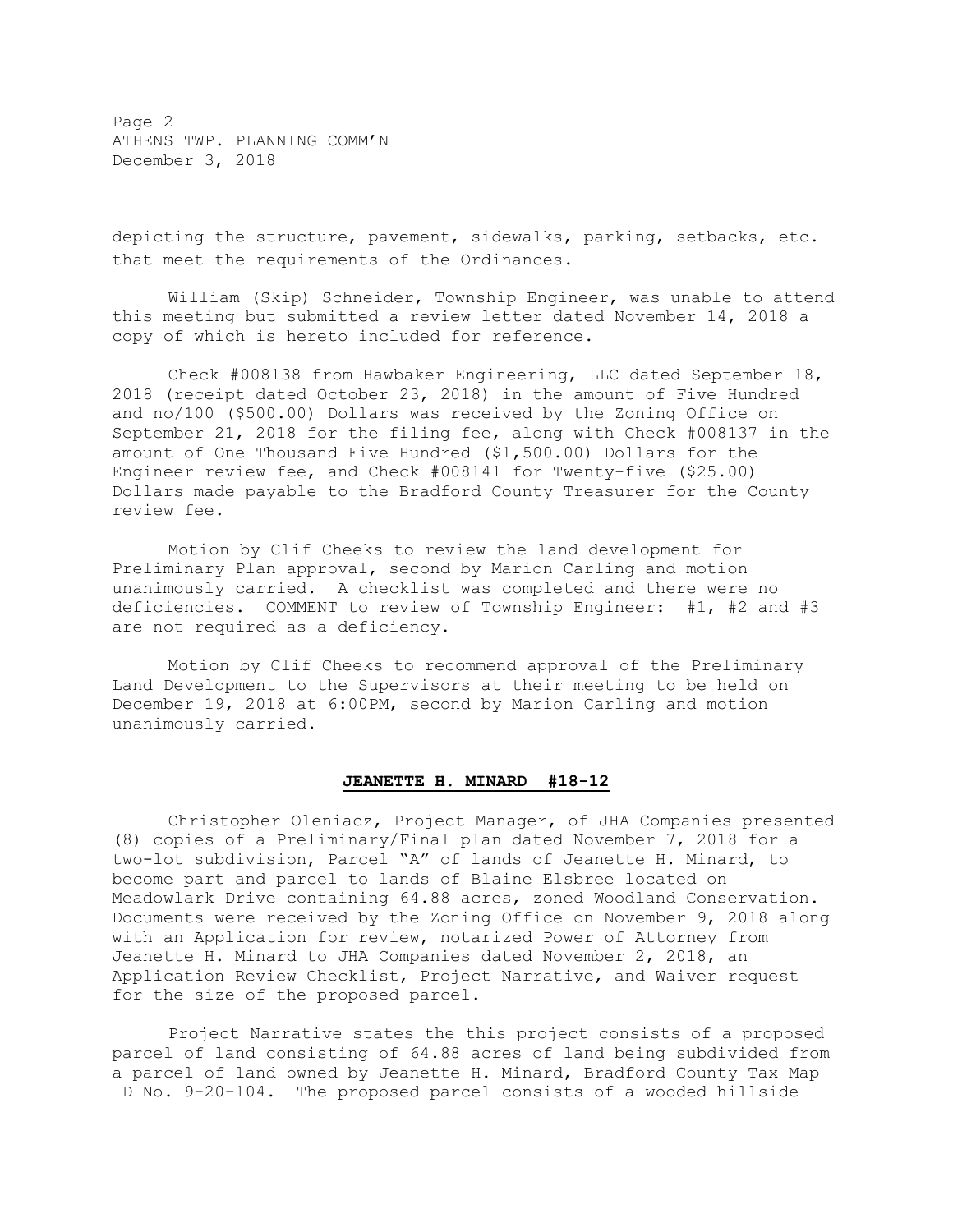Page 3 ATHENS TWP. PLANNING COMM'N December 3, 2018

with the new parcel line following along or near a stream and ravine. The proposed parcel will be added to an existing 88-2 having a Instrument No. of 200600342. The proposed parcel being zoned Woodland Conservation. In reference to the parcel of land owned by Mr. Elsbree (TM#9-20-88-2) who will be obtaining the proposed 64.88 acre parcel, this parcel is vacant land in which no structures, well or septic exist. The road frontage is along Meadowlark Drive and this is where the parcels adjoin. At this time there is no plan for development of this lot. Mr. Elsbree attests that the sole purpose for this lot is for recreational use.

 Check #8124 from JHA Companies dated November 9, 2018 in the amount of One Hundred fifty and no/100 (\$150.00) Dollars was received by the Zoning Office on November 14, 2018 for filing fee, along with Check #8125 made payable to Bradford County Treasurer in the amount of Twenty-five and no/100 (\$25.00) Dollars for the County review fee.

 Motion by Ronald Reagan to review the Preliminary/Final plan for approval, second by Jason Rogers and motion unanimously carried. A checklist was completed and the following deficiencies were noted:

- 1. The 15 ft. side yard setback should be corrected to 25 ft. and the rear yard setback listed as 30 ft. should be corrected to 50 ft.
- 2. Will need a Non-building Waiver from Bradford County Sanitation.
- 3. Will need the Owner's signature on the revised Plans.

COMMENT: The Waiver for the scale of the Plan needs to be approved by the Township Supervisors.

Motion by Clif Cheeks to recommend approval to the Supervisors at their meeting to be held on December 19, 2018 contingent on resolution of the deficiencies, second by Marion Carling, and motion unanimously carried.

Motion by Clif Cheeks, second by Jason Rogers, to approve the Minutes of November 5, 2018 as read, and motion carried with Ronald Reagan abstaining.